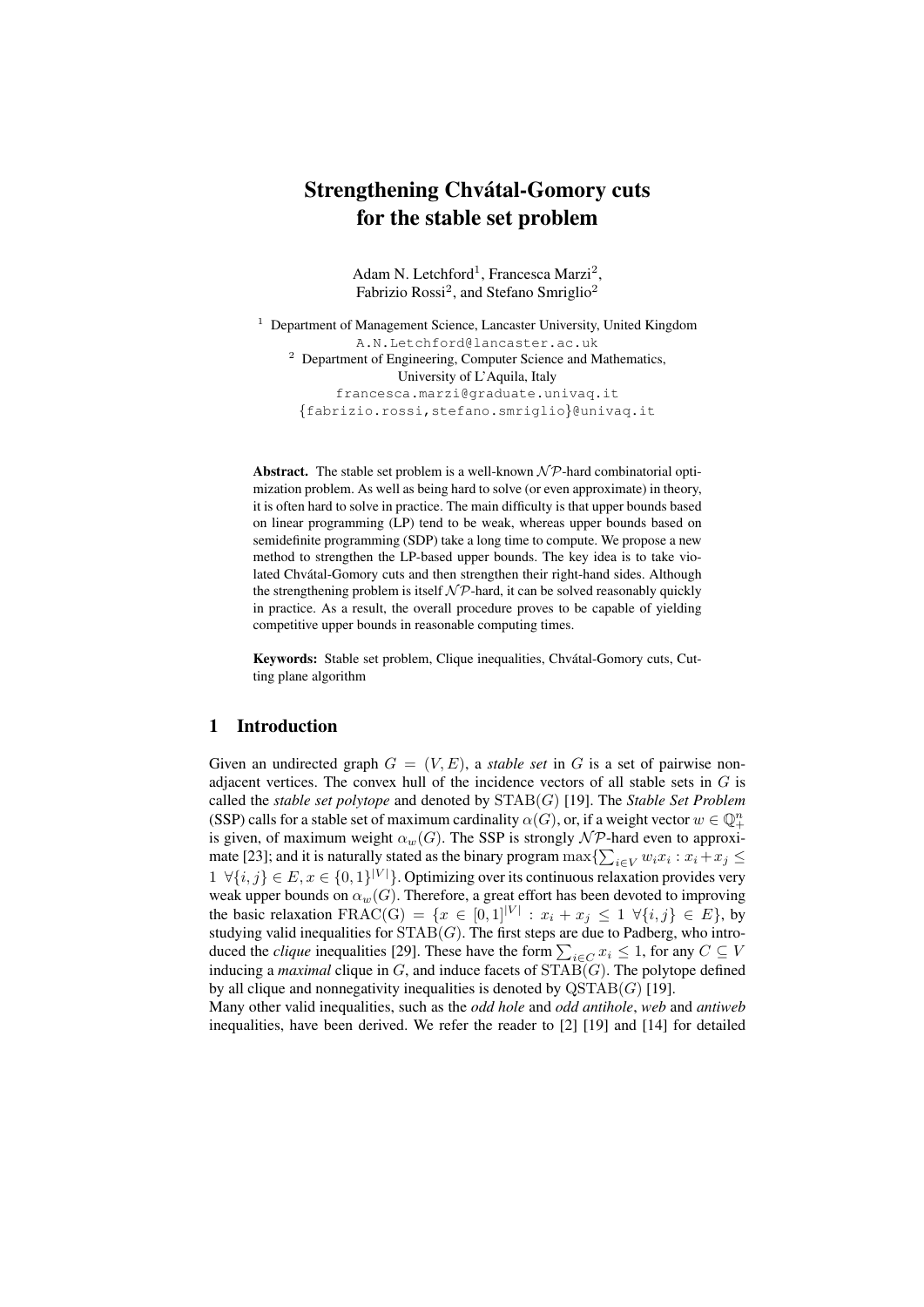surveys. The Chvátal rank of some of these inequalities with respect to  $\text{FRAC}(G)$  and  $QSTAB(G)$  has been investigated in [24]. On the computational side, after the pioneering experience illustrated in [28] with clique and lifted odd-hole inequalities, more extensive results have been obtained with general *rank inequalities* and some of their (non-rank) lifted versions. These have been generated by *project-and-lift* separation heuristics introduced in [31] and recently improved in [30] [8] [9]. A study concerned with the exact separation of rank inequalities is described in [10]. Despite the fairly sophisticated techniques explored in these papers, the resulting upper bounds are not yet satisfactory for several graph classes.

Much stronger upper bounds can be obtained by Semidefinite Programming (SDP) relaxations. In the seminal paper [26], Lovász introduced the *theta function*, denoted by  $\vartheta(G)$ , as the optimal value of a SDP problem (we refer the reader to [19] for a comprehensive introduction). It has been proved that  $\vartheta(G)$  dominates the bound obtained by optimizing over  $QSTAB(G)$  [19], and it is often much stronger in practice. Some classes of graphs for which this occurs are illustrated in [22], while a computational comparison is documented in [14]. Computational experiments with  $\vartheta(G)$ , or stronger relaxations obtained by adding valid linear inequalities, are presented in [20] [11] [4] [15] [25]. These approaches typically require long computing times. In order to manage this difficulty, ellipsoidal relaxations have been introduced [16], which allow one to obtain useful convex programming relaxations and derive effective cutting planes. In fact, this method allows one to achieve upper bounds close to  $\vartheta(G)$  by optimizing over a linear relaxation.

Strong upper bounds have also been obtained by applying the Lovász and Schrijver lift-and-project operators [27] to  $\text{FRAC}(G)$ . The N operator, based on LP, has been tested by Balas *et al.* [3]. The  $N^+$  operator, based on SDP, yields a much stronger relaxation than the  $N$  operator, but it is often very hard to solve in practice. Computational experiments are presented in [5]. Finally, the  $M(k, k)$  operator has been applied to  $\text{QSTAB}(G)$  [14] [13]: the resulting non-compact linear relaxations turns out to provide upper bounds comparable to those from SDP relaxations at reasonable computational cost.

We propose a new method to strengthen the LP-based upper bounds. The key idea is to take violated Chvátal-Gomory cuts and then strengthen their right-hand sides relative to  $STAB(G)$ . Although the strengthening problem is itself a SSP, a careful selection of the source cut can make it computationally tractable in practice. We present a cuttingplane algorithm based on the strengthened cuts and show that it is capable of yielding competitive upper bounds in moderate computing times. The algorithm is illustrated in the next section, while the computational experience is described in section 3. Finally, some conclusions are drawn in section 4.

## 2 Cutting plane algorithm

We consider an initial formulation of the SSP based on clique inequalities. In general, G may have exponentially many cliques and the separation problem associated to clique inequalities is strongly  $N\mathcal{P}$ -hard [28]. Nevertheless, greedy-like separation heuristics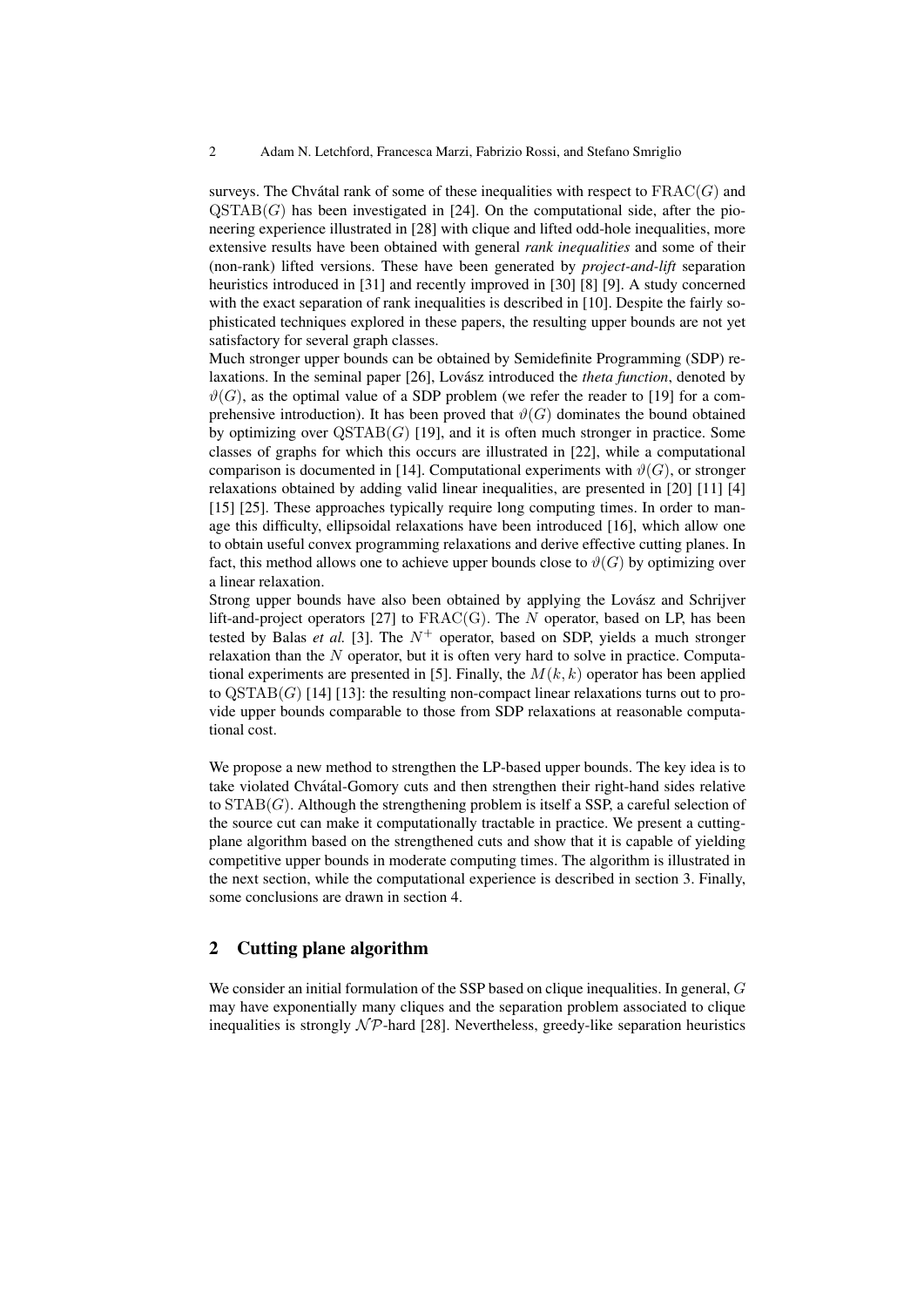perform extremely well: experience shows that a cutting-plane algorithm embedding such a heuristic often achieves upper bounds quite close to those obtained by exactly optimizing over  $\text{QSTAB}(G)$ . We therefore concentrate on the collection  $\mathcal C$  of cliques generated by such an algorithm (see [14] [13] for details) and consider the basic relaxation  $\mathcal{Q}(\mathcal{C}) = \{Ax \leq 1, x \geq 0\}$ , where  $A = A_{\mathcal{C}}$  is the incidence matrix of the cliques in C versus the vertices of G. We also let  $UB_{\mathcal{C}} = \{\max w^T x : x \in \mathcal{Q}(\mathcal{C})\}\)$  be the associated upper bound on  $\alpha(G)$ .

We experiment with a cutting plane algorithm based on the classical Chvatal-Gomory (CG) cuts [17] [18] [7]. These have the form

$$
\lfloor u^T A \rfloor x \le \lfloor u^T b \rfloor, \qquad u \in \mathbb{R}^m_+.
$$

The cut generation procedure has two main stages:

- 1. Identify a violated CG cut  $\lambda^T x \leq \lambda_0$
- 2. Strengthen  $\lambda_0$  relative to STAB(G)

which are described in the following subsections.

#### 2.1 Cut separation

The choice of  $u \in \mathbb{R}^m_+$  is critical for deriving useful inequalities. The classical idea from Gomory [17] [18] is based on *basic* solutions. If one considers Q(C) in standard form  $(A, I)$  and a fractional vertex  $x^*$  associated with a basis B, any row i of  $B^{-1}$  associated with a fractional component of  $x^*$  determines a vector of multipliers  $u$  such that the resulting CG inequality cuts off  $x^*$ . In what follows, we refer to these inequalities as CG cuts from the tableau.

A different approach to obtaining useful CG cuts has been proposed in [12], where the separation problem associated to CG cuts (for a general MIP) is formulated as a MIP. Let  $x^*$  be the current fractional point and denote by  $J(x^*) = \{j \in \{1, ..., n\} :$  $0 < x_j^* < 1$ } the associated fractional support. Let also  $\lambda^T x \leq \lambda_0$  be the CG cut to be generated, where  $\lambda = \lfloor u^T A \rfloor$  and  $\lambda_0 = \lfloor u^T b \rfloor$  for some multiplier  $u \in \mathbb{R}_+$ . The MIP-CG separation model has the form

$$
\max \left( \sum_{j \in J(x^*)} \lambda_j x_j^* - \lambda_0 \right) - \sum_{i=1}^m \gamma_i u_i
$$
\ns.t.

\n
$$
f_j = u^T A_j - \lambda_j, \quad j \in J(x^*)
$$
\n
$$
f_0 = u^T b - \lambda_0
$$
\n
$$
0 \le f_j \le 1 - \delta, \quad j \in J(x^*) \cup \{0\}
$$
\n
$$
0 \le u_i \le 1 - \delta, \quad i = 1, \dots, m
$$
\n
$$
\lambda_j \text{ integer} \quad j \in J(x^*) \cup \{0\}.
$$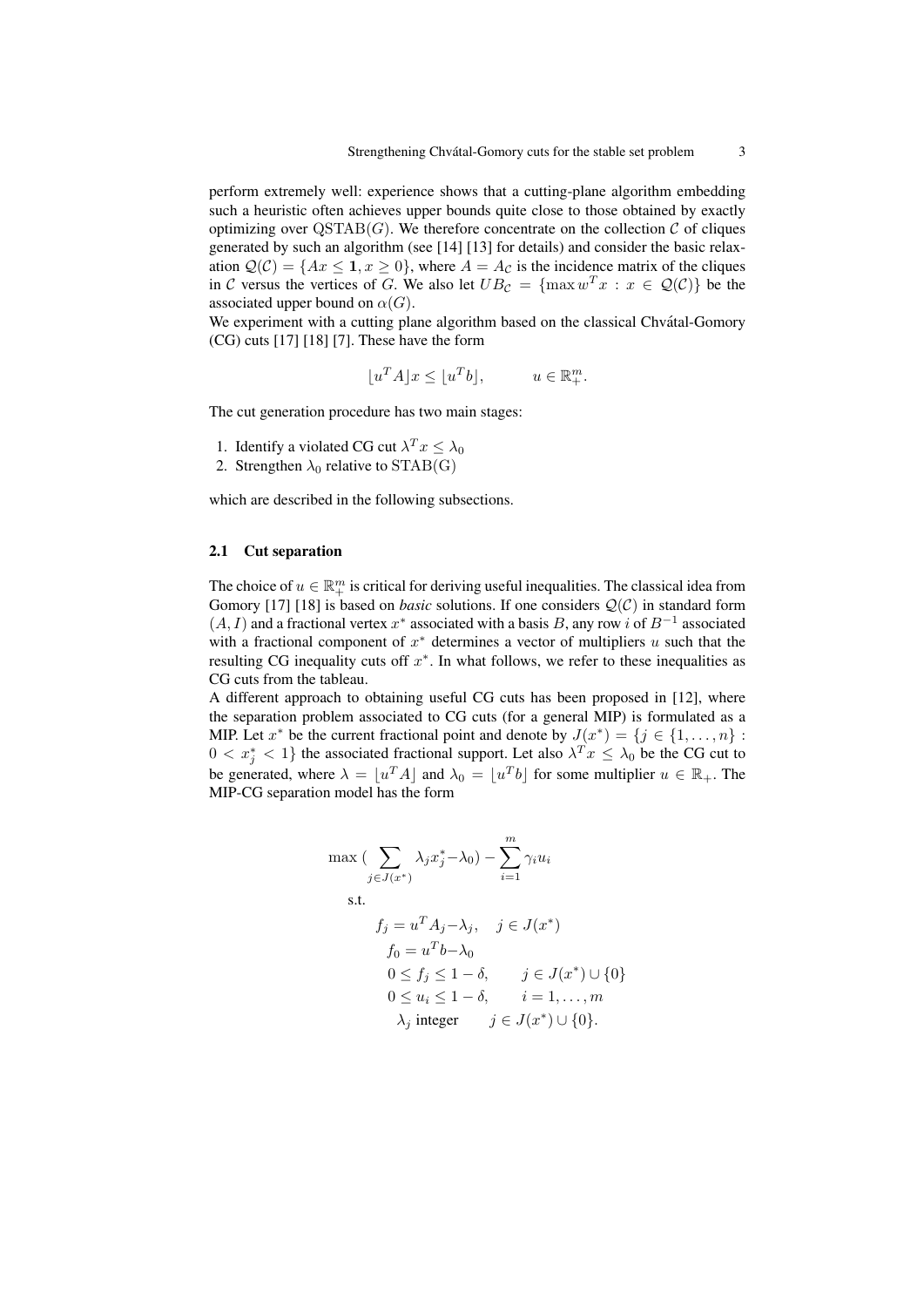Some parts of this model are redundant and have been introduced in [12] for technical reasons. In detail, the explicit slack variables  $f_j = u^T A_j - \lfloor u^T A_j \rfloor$ , along with the parameter  $\delta$  (fixed to 0.01), improve numerical tractability; and the constraints  $u_i \leq 1-\delta$ reduce the chance of generating dominated cuts. Our experience confirmed that these arrangements are indeed helpful. Another key feature of MIP-CG deals with the objective function: besides cut violation  $\sum_{j\in J(x^*)}\lambda_j x^*_j - \lambda_0$ , it includes a penalty on multipliers  $\sum_{i=1}^{m} \gamma_i u_i$ , with  $\gamma_i = 10^{-4}$ , which helps to make the cut sparser and stronger. According to [12], the penalty term  $\gamma_i$  has to be applied only to tight constraints, that is, those for which  $s_i^* = 1 - a_i^T x^* = 0$ . Sparsity is, in general, an important feature for a cutting plane to be numerically well-behaved. In our development it is also crucial to make the strengthening stage tractable, as discussed later.

Due to all of these modifications, MIP-CG is not an exact separation oracle any more. However, as pointed out in [12], exceptions are likely to occur only in pathological cases. We solve MIP-CG by the commercial MIP solver IBM Cplex 12.6.3 (default settings). The computation is stopped using two parameters cutviolation and septlim. In detail, the solver halts if:  $(i)$  a feasible solution of value greater than or equal to cutviolation has been found; (ii) the elapsed cpu time reaches septlim. In both cases, we store the whole catalog of violated inequalities corresponding to feasible solutions contained in Cplex pool at termination.

### 2.2 Cut strengthening

Andersen and Pochet [1] present a general method to strengthen the left-hand side (lhs) coefficients and right-hand side (rhs) of inequalities relative to the mixed-integer hull. Their theoretical development suggests that the rhs should be strengthened before the lhs coefficients are strengthened. In our context, strengthening the rhs of a cut  $\lambda^T x \leq \lambda_0$ relative to the integer hull amounts to solving the problem  $\lambda_0^* = \max\{\lambda^T x : x \in$  $STAB(G)$ } and replacing  $\lambda_0$  by  $\lambda_0^*$ . This can be translated into the integer program  ${\max \lambda}^T x : x \in \mathcal{P}, x \in \{0, 1\}$ , referred to as MIP-RHS = MIP-RHS(P), where P is any linear formulation of the problem. Notice that the number of nonzero entries of  $\lambda$  determines the actual size of the subproblem MIP-RHS to be solved. In other words, the sparser the cut, the easier the strengthening problem. Again, MIP-RHS is solved by Cplex to which a time limit rhstlim is imposed. When it is reached,  $\lambda_0^*$  is set equal to the best upper bound returned by the solver at the time limit.

The overall cutting-plane algorithm is summarized in Algorithm 1. The parameter  $n$  iter determines the maximum number of iterations (i.e., the maximum number of cuts generated); maxpercnz establishes the maximum percentage cut density allowed for CG cuts from the tableau ; and minimprove stops the algorithm when tailing-off is reached: it establishes the minimum improvement of the objective value between consecutive iterations required to proceed.

In the separation stage of Algorithm 1 a first CG cut, namely, the one with the smallest *support* (number  $nnz(\lambda)$  of nonzero coefficients), is obtained from the tableau. Ties are broken by selecting the cut that forms the minimum angle with the objective function. Then, if this cut turns out to be too dense, the exact MIP-CG separation is invoked with the aim of detecting a sparser one. Notice that MIP-CG always generates rank-1 CG cuts of relaxation  $Q(\mathcal{C})$ , as the generated cutting planes are never added to it. This turned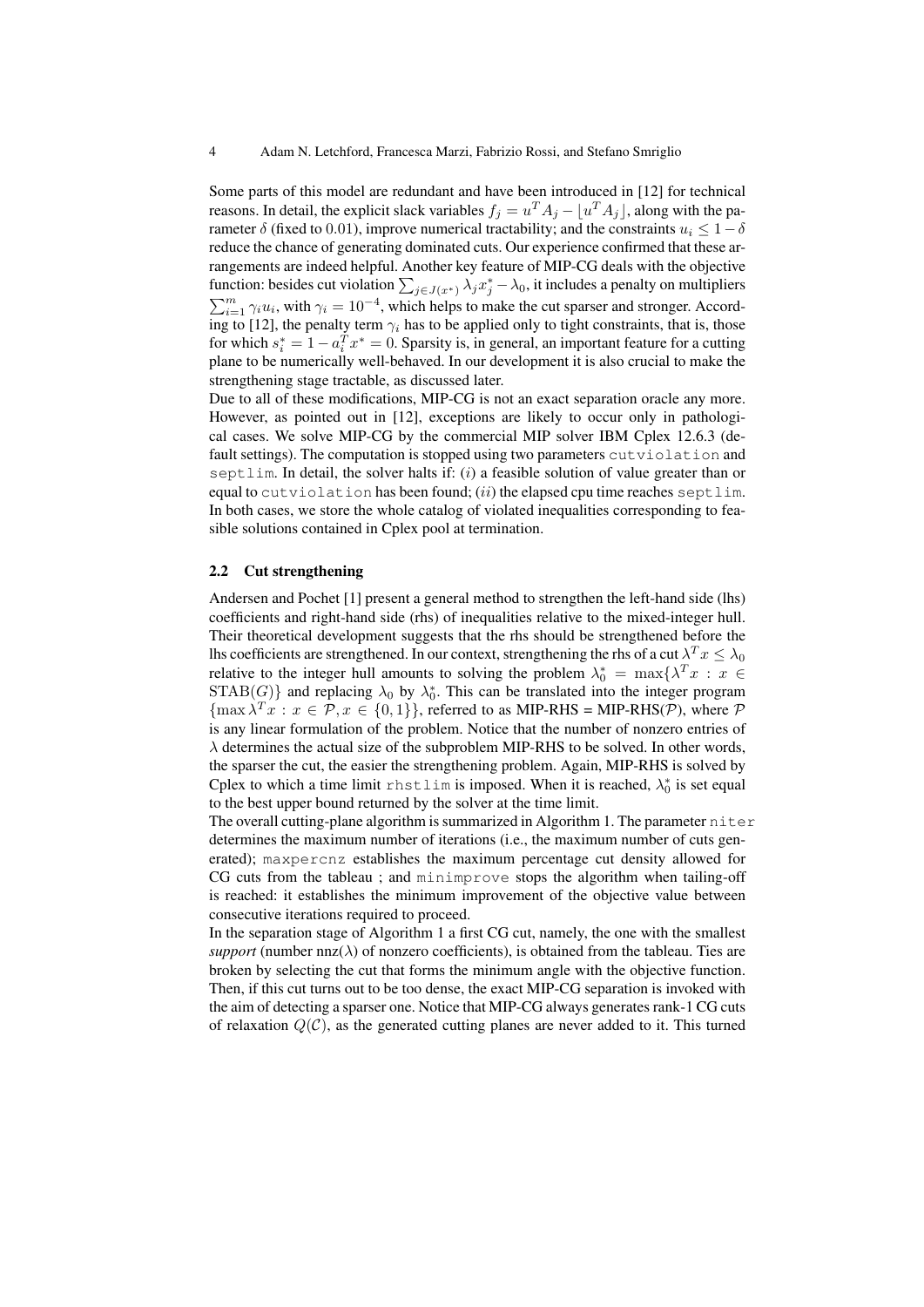out to be useful to keep safe the sparsity of the cuts. The rationale for this policy is that, although MIP-CG may be time consuming, it is typically largely counterbalanced by the saving yielded by a sparser source cut when solving MIP-RHS.

Algorithm 1 Cutting plane algorithm

```
Input: Formulation Q(C)Output: An updated formulation \mathcal{P}, the upper bound CG-S;
Parameters: niter, cutviolation, septlim,
                rhstlim, maxpercnz, minimprove
  P \leftarrow \mathcal{Q}(\mathcal{C})Optimize over P, get x^*newcut = truefor (i := 1 to niter and newcut = true) do
     Evaluate all violated Gomory cuts from the current tableau
     newcut \leftarrow Select the sparsest cut (\lambda, \lambda_0)if (nnz (\lambda) > maxpercnz * |V|) or (newcut = false) then
         Solve MIP-CG(Q(\mathcal{C})), cutviolation, septlim)
         newcut \leftarrow Select the sparsest violated cut (\beta, \beta_0)if nnz (\lambda) > nnz (\beta) then
            \lambda := \beta, \lambda_0 := \beta_0end if
     end if
     if newcut = true then
         \lambda_0^* \leftarrow Solve MIP-RHS(P, rhstlim)
         \mathcal{P} \leftarrow \mathcal{P} \cup \{\lambda^T x \leq \lambda_0^*\}\bar{x} \leftarrow x^*Optimize over P, get x^*\mathbf{if} \ (w^T\bar{x} - w^T x^*) < \text{\tt minimize number}return CG-S = w^T x^*end if
     end if
  end for
   return CG-S = w^T x^*
```
## 3 Computational achievements

The upper bound CG-S computed by Algorithm 1 is now compared to those achieved by other methods in the literature. The test-bed consists of the DIMACS Second Challenge (Johnson & Trick [21]) benchmark collection, available at the web site [6], representing the standard benchmark for evaluating MSS and max-clique algorithms. We consider the complemented version of these graphs, as they were originally created for the max-clique problem. We include all the graphs with  $n \leq 400$  except the "easy" ones, i.e., those for which that upper bound  $UB_{\mathcal{C}}$  is close to the integer optimum  $\alpha(G)$ . The latter include the whole family of johnson graphs and most of the c-fat,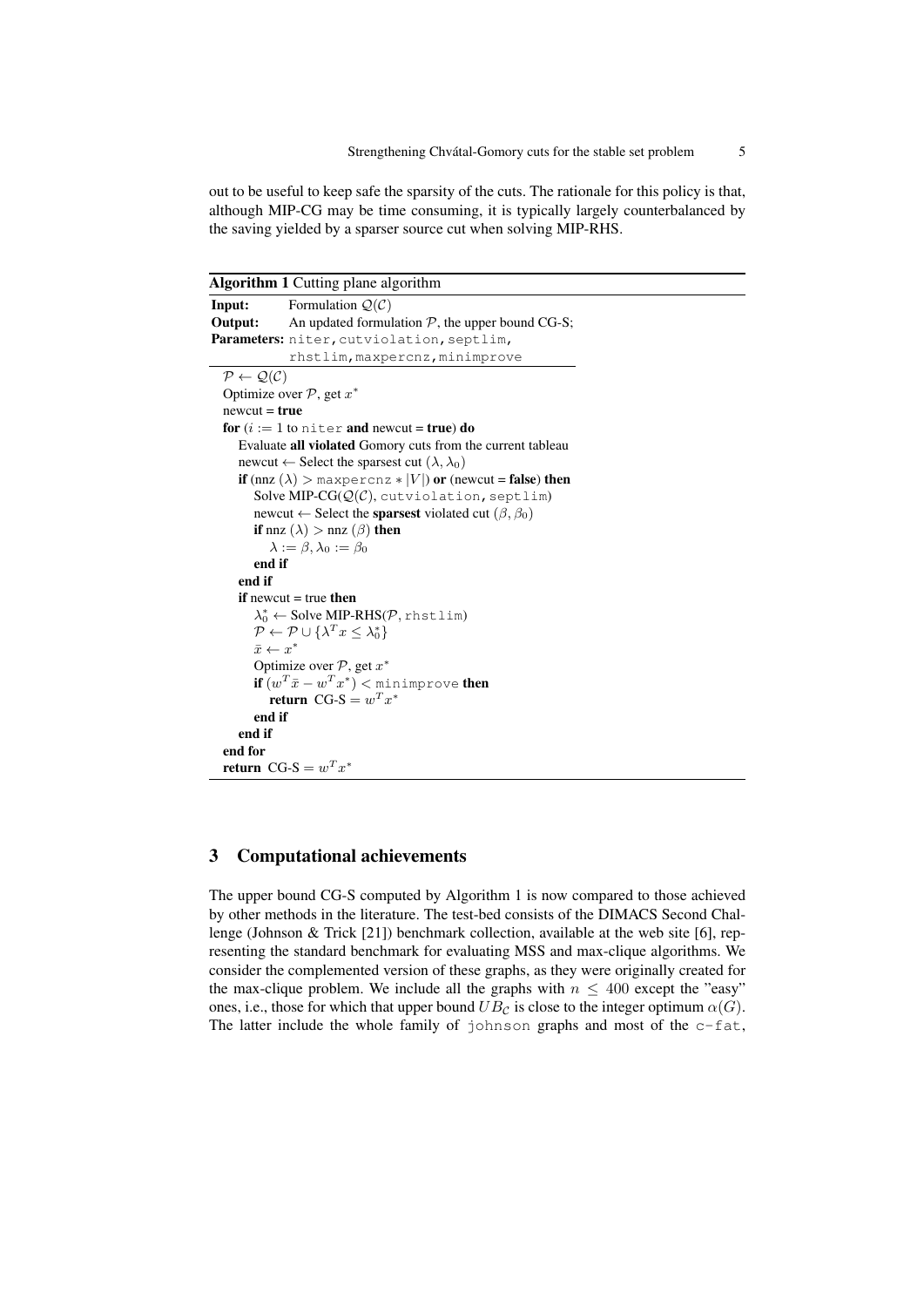hamming and san graphs. All instances are unweighted instances, as these tend to be the most difficult in practice. The computations are run on a machine with processor AMD Opteron 6376 (64 cores) clocked at 1.4 GHz with 64GB RAM. The LP-MIP solver is IBM CPLEX 12.6.3 (using 32 threads): settings are default for MIP-CG, while mipemphasis is set to *moving best bound* for CG-RHS. The parameter settings for Algorithm 1 are as follows: niter = 30, cutviolation = 0.2, septlim  $\in$  ${5, 50}$ , rhstlim  $\in$  {100, 150}, maxpercnz  $\in$  {0.9, 0.7}, minimprove = 0.01. Pairs  $\{x, y\}$  of values indicate that the parameter assumes the value x for  $|V| < 200$ and  $y$  otherwise. Before going through the evaluation of CG-S we analyze the strength of the first Chvátal closure of  $Q(\mathcal{C})$ .

#### 3.1 On the strength of the first Chvátal closure of  $\text{QSTAB}(G)$

Let us denote by  $\mathcal{Q}^1(\mathcal{C})$  the first Chvátal closure of  $\mathcal{Q}(\mathcal{C})$  and by  $UB_{\mathcal{Q}^1(\mathcal{C})}=\{\max \mathbb{1}^T x:$  $x \in \mathcal{Q}^1(\mathcal{C})\}$ . A close approximation to  $UB_{\mathcal{Q}^1(\mathcal{C})}$  (unless pathological cases) is obtained by a cutting plane algorithm which uses MIP-CG as separation oracle. Table 1 compares  $UB_{\mathcal{Q}(\mathcal{C})}$  and  $UB_{\mathcal{Q}^1(\mathcal{C})}$  and shows the percentage gap closed by the first Chvátal closure. In 16 out of 26 cases the gap closed is less than 2%, in 21 cases less than 6% and only in two cases greater than 10%. Overall it turns out to that  $\mathcal{Q}^1(\mathcal{C})$  is almost as tight as  $\mathcal{Q}(\mathcal{C})$ . This also gives a strong pointer about the strength of the Chvátal closure of  $OSTAB(G)$ , which includes well known inequalities, such as odd-hole, odd-antihole and antiweb inequalities [24]. These results provide a benchmark to demonstrate the remarkable effect of cut strengthening, as documented below.

#### 3.2 Evaluation of CG-S

Table 2 compares the upper bound CG-S returned by Algorithm 1 to the following upper bounds:  $UB_{\mathcal{C}}$ ;  $\vartheta(G)$ ; BCS, obtained by separation algorithms for rank inequalities and local cuts [30]; CMDK, obtained by separation algorithms for rank and non-rank inequalities [8]; MKK, computed by the Lovász and Schrijver  $M(k, k)$  lifting operator applied to  $\text{QSTAB}(G)$  [14]; BLP derived from MKK through projection [13]; GR, obtained by strengthening the Lovász theta relaxation with odd circuit and triangle inequalities [20]; DR, obtained by tailored SDP algorithms to compute  $\vartheta^+$  [11]; BV, computed by optimizing over the Lovász and Schrijver lifting operator  $M_+$  applied to FRAC(G) [5]; L, computed by strengthening the  $\vartheta$  bound with non valid inequalities [25]; ELL achieved by outer approximation of ellipsoidal relaxations [16]. An asterisk in the DR or BV columns means that result was not reported.

The results clearly show the high quality of CG-S. In 10 out of 26 cases CG-S is the (unique) best upper bound while this holds 9 times for  $\vartheta(G)$  and  $MKK$ . In 11 out of 24 cases it outperforms  $\vartheta(G)$  (to the best of our knowledge  $\vartheta(G)$  has never been computed for the two sanr400 graphs) and in all the remaining cases it is quite close to  $\vartheta(G)$ . Looking at the other bounds, CG-S is the best bound ever computed for all instances in the hard classes brock, p hat and sanr. It is also evident that BCS and CMDK, obtained by inequalities with a combinatorial structure, tend to be weaker in general. However, CMDK performed pretty well in some specific instances.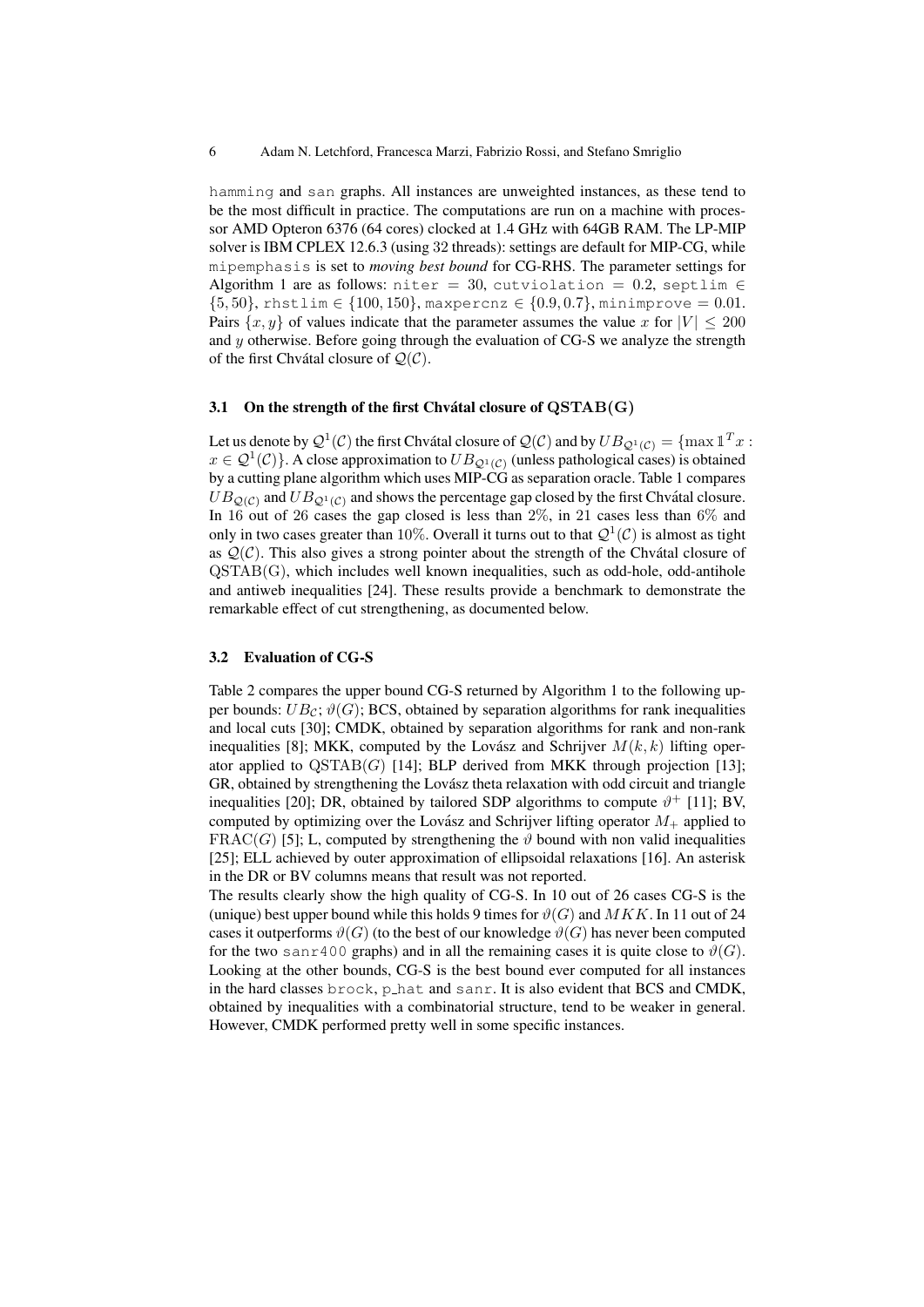|                           |                |       | Graph $\alpha(G)$ $UB_{\mathcal{Q}(\mathcal{C})}$ $UB_{\mathcal{Q}^1(\mathcal{C})}$ | $\frac{UB_{{\cal Q}({\cal C})}-UB_{{\cal Q}^1({\cal C})}}{UB_{{\cal Q}({\cal C})}-\alpha(G)}\%$ |
|---------------------------|----------------|-------|-------------------------------------------------------------------------------------|-------------------------------------------------------------------------------------------------|
| $brock200_1$              | 21             | 38.02 | 37.83                                                                               | 1.12                                                                                            |
| $brock200_2$              | 12             | 21.21 | 21.12                                                                               | 0.98                                                                                            |
| $brock200_3$              | 15             | 27.3  | 27.22                                                                               | 0.65                                                                                            |
| $brock200_4$              | 17             | 30.66 | 30.54                                                                               | 0.88                                                                                            |
| $brock400_1$              | 27             | 63.96 | 63.92                                                                               | 0.11                                                                                            |
| $brock400_2$              | 29             | 64.39 | 64.34                                                                               | 0.14                                                                                            |
| $brock400_3$              | 31             | 64.18 | 64.13                                                                               | 0.15                                                                                            |
| $brock400_4$              | 33             | 64.21 | 64.16                                                                               | 0.16                                                                                            |
| C <sub>125.9</sub>        | 34             | 43.05 | 42.59                                                                               | 5.08                                                                                            |
| C <sub>250.9</sub>        | 44             | 71.39 | 70.99                                                                               | 1.46                                                                                            |
| c-fat200-5                | 58             | 66.67 | 65.76                                                                               | 10.5                                                                                            |
| DSJC125.1                 | 34             | 43.16 | 42.64                                                                               | 5.68                                                                                            |
| DSJC125.5                 | 10             | 15.39 | 15.25                                                                               | 2.6                                                                                             |
| mann_a9                   | 16             | 18    | 17                                                                                  | 50                                                                                              |
| mann a27                  | 126            | 135   | 134.15                                                                              | 9.44                                                                                            |
| hamming6-4                | $\overline{4}$ | 5.33  | 5.23                                                                                | 7.52                                                                                            |
| keller4                   | 11             | 14.82 | 14.76                                                                               | 1.57                                                                                            |
| p_hat300-1                | 8              | 15.26 | 15.24                                                                               | 0.28                                                                                            |
| p_hat300-2                | 25             | 33.59 | 33.54                                                                               | 0.58                                                                                            |
| p_hat300-3                | 36             | 54.33 | 54.18                                                                               | 0.82                                                                                            |
| san200 <sub>-0.7</sub> -2 | 18             | 20.36 | 20.28                                                                               | 3.39                                                                                            |
| san200 <sub>-0.9</sub> -3 | 42             | 45.13 | 44                                                                                  | 36.1                                                                                            |
| sanr200_0.7               | 18             | 33.34 | 33.17                                                                               | 1.11                                                                                            |
| sanr200_0.9               | 42             | 59.82 | 59.39                                                                               | 2.41                                                                                            |
| sanr400 <sub>-0.5</sub>   | 13             | 41.29 | 41.26                                                                               | 0.11                                                                                            |
| sanr $400\_0.7$           | 21             | 57.02 | 56.96                                                                               | 0.17                                                                                            |

Strengthening Chvátal-Gomory cuts for the stable set problem  $7$ 

Table 1. Upper bounds from the first Chvátal closure

Table 3 reports the times in seconds required to compute several among the tightest upper bounds. The computing times of MKK, BLP, ELL are reported as in the original papers. These refer to different computers: all of them have CPU-s with higher clock frequency but a smaller number of cores. Although the comparison is not rigorously documented, these values can be considered reliable enough for a general judgment. In the column CG-S the total time required by Algorithm 1 is reported, while the successive two columns contain the overall time spent for solving MIP-CG and MIP-RHS respectively. The remaining columns report: the number of cuts generated; the number of cuts generated from the tableau; the average size of the fractional support and, finally, the number of clique inequalities in the initial formulation  $Q(C)$  and the time required to construct it and compute  $UB_{\mathcal{C}}$ .

Table 3 shows that the strong bounds are achieved by a few cuts. Indeed, the very first cuts turn out to close a significant portion of the integrality gap. Notice also that the number of cuts generated by solving MIP-CG is large, which highlights that the adjustments of MIP-CG towards sparsification play a role. In 12 cases only one cut from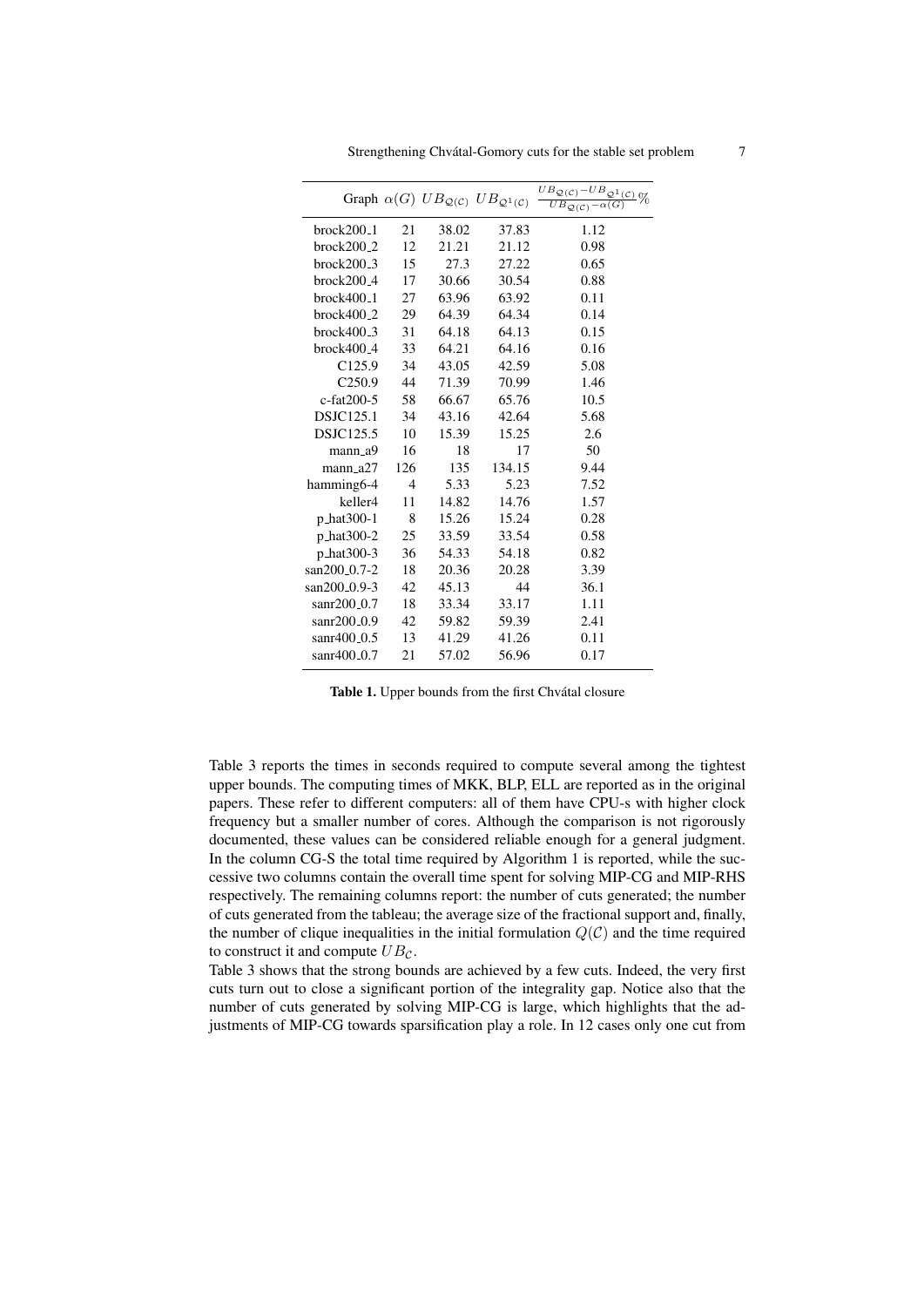|                         |                       |       |                                                                                                    |    |             |                                                       |                                                                                                                                                                                                                                                                                                        |                                                                                                                                                                                                                                                                                                                           |                                                                                                                                                                                                                                                                                                                                                  |                |    |             | sanr400 <sub>-0</sub> .                                                                                                                                                                                |
|-------------------------|-----------------------|-------|----------------------------------------------------------------------------------------------------|----|-------------|-------------------------------------------------------|--------------------------------------------------------------------------------------------------------------------------------------------------------------------------------------------------------------------------------------------------------------------------------------------------------|---------------------------------------------------------------------------------------------------------------------------------------------------------------------------------------------------------------------------------------------------------------------------------------------------------------------------|--------------------------------------------------------------------------------------------------------------------------------------------------------------------------------------------------------------------------------------------------------------------------------------------------------------------------------------------------|----------------|----|-------------|--------------------------------------------------------------------------------------------------------------------------------------------------------------------------------------------------------|
|                         |                       |       |                                                                                                    |    |             |                                                       |                                                                                                                                                                                                                                                                                                        |                                                                                                                                                                                                                                                                                                                           |                                                                                                                                                                                                                                                                                                                                                  |                |    |             |                                                                                                                                                                                                        |
|                         |                       |       |                                                                                                    |    |             |                                                       |                                                                                                                                                                                                                                                                                                        |                                                                                                                                                                                                                                                                                                                           |                                                                                                                                                                                                                                                                                                                                                  |                |    |             | $s$ anr200 $\!\!0.09$<br>sanr400 $\!\!0.05$                                                                                                                                                            |
|                         | 24.7.<br>24.7.        |       |                                                                                                    |    |             | $29.45$<br>54.52                                      |                                                                                                                                                                                                                                                                                                        |                                                                                                                                                                                                                                                                                                                           |                                                                                                                                                                                                                                                                                                                                                  |                |    |             | $200-0.7$                                                                                                                                                                                              |
|                         |                       |       |                                                                                                    |    |             |                                                       |                                                                                                                                                                                                                                                                                                        |                                                                                                                                                                                                                                                                                                                           |                                                                                                                                                                                                                                                                                                                                                  |                |    |             |                                                                                                                                                                                                        |
|                         |                       |       |                                                                                                    |    |             |                                                       |                                                                                                                                                                                                                                                                                                        |                                                                                                                                                                                                                                                                                                                           |                                                                                                                                                                                                                                                                                                                                                  |                |    |             |                                                                                                                                                                                                        |
|                         |                       |       | $4.54$<br>$15.45$<br>$18.6$<br>$18.6$<br>$13.32$<br>$14.4$<br>$14.9$<br>$14.9$<br>$14.9$<br>$14.9$ |    |             |                                                       | $\begin{array}{ll} 36.8 & 36.9 & 36.9 & 36.9 \\ * & 36.9 & 36.9 & 36.9 \\ * & 36.9 & 36.9 & 36.9 \\ * & 36.9 & 36.9 & 36.9 \\ * & 36.9 & 36.9 & 36.9 \\ * & 36.9 & 36.9 & 36.9 \\ * & 36.9 & 36.9 & 36.9 \\ * & 36.9 & 36.9 & 36.9 \\ * & 36.9 & 36.9 & 36.9 \\ * & 36.9 & 36.9 & 36.9 \\ * & 36.9 & $ | $\begin{array}{cccc} 34.1030 & 0 & 0 & 38.0 & 0 & 1 \\ 0 & 0 & 0 & 0 & 0 & 0 \\ 0 & 0 & 0 & 0 & 0 & 0 \\ 0 & 0 & 0 & 0 & 0 & 0 \\ 0 & 0 & 0 & 0 & 0 & 0 \\ 0 & 0 & 0 & 0 & 0 & 0 \\ 0 & 0 & 0 & 0 & 0 & 0 \\ 0 & 0 & 0 & 0 & 0 & 0 \\ 0 & 0 & 0 & 0 & 0 & 0 \\ 0 & 0 & 0 & 0 & 0 & 0 \\ 0 & 0 & 0 & 0 & 0 & 0 \\ 0 & 0 &$ | $14.83$<br>$33.81$<br>$18.5$<br>$18.5$<br>$18.5$                                                                                                                                                                                                                                                                                                 |                |    |             | $\begin{array}{l} \rm p\,ln1300.3 \\ \rm s\,m200.0.7-2 \\ \rm s\,m200.0.9-3 \end{array}$                                                                                                               |
|                         |                       |       |                                                                                                    |    |             |                                                       |                                                                                                                                                                                                                                                                                                        |                                                                                                                                                                                                                                                                                                                           |                                                                                                                                                                                                                                                                                                                                                  |                |    |             |                                                                                                                                                                                                        |
|                         | $\frac{11.13}{28.02}$ |       |                                                                                                    |    |             |                                                       |                                                                                                                                                                                                                                                                                                        |                                                                                                                                                                                                                                                                                                                           |                                                                                                                                                                                                                                                                                                                                                  |                |    |             |                                                                                                                                                                                                        |
|                         | 14.5                  |       |                                                                                                    |    |             |                                                       |                                                                                                                                                                                                                                                                                                        |                                                                                                                                                                                                                                                                                                                           |                                                                                                                                                                                                                                                                                                                                                  |                |    |             |                                                                                                                                                                                                        |
|                         |                       |       |                                                                                                    |    |             |                                                       |                                                                                                                                                                                                                                                                                                        |                                                                                                                                                                                                                                                                                                                           |                                                                                                                                                                                                                                                                                                                                                  |                |    |             |                                                                                                                                                                                                        |
|                         |                       |       |                                                                                                    |    | 132.7       |                                                       |                                                                                                                                                                                                                                                                                                        |                                                                                                                                                                                                                                                                                                                           |                                                                                                                                                                                                                                                                                                                                                  |                |    | ΙŽ          |                                                                                                                                                                                                        |
|                         |                       |       | 17.17                                                                                              |    | 17.4        |                                                       |                                                                                                                                                                                                                                                                                                        |                                                                                                                                                                                                                                                                                                                           |                                                                                                                                                                                                                                                                                                                                                  |                |    |             |                                                                                                                                                                                                        |
|                         |                       | 11.46 |                                                                                                    |    |             |                                                       |                                                                                                                                                                                                                                                                                                        |                                                                                                                                                                                                                                                                                                                           |                                                                                                                                                                                                                                                                                                                                                  |                |    |             | brock400.3<br>C.125.9<br>C.125.9<br>C.125.9<br>C.125.9<br>DSJC125.1<br>DSJC125.1<br>DSJC125.5<br>DSJC125.5<br>DSJC125.5<br>Ramming6-4<br>Phar300.2<br>Phar300.2<br>Phar300.2<br>Phar300.2<br>Phar300.1 |
|                         |                       |       |                                                                                                    |    |             |                                                       |                                                                                                                                                                                                                                                                                                        |                                                                                                                                                                                                                                                                                                                           |                                                                                                                                                                                                                                                                                                                                                  |                |    |             |                                                                                                                                                                                                        |
|                         |                       |       | 58.1                                                                                               |    |             |                                                       |                                                                                                                                                                                                                                                                                                        |                                                                                                                                                                                                                                                                                                                           |                                                                                                                                                                                                                                                                                                                                                  |                |    |             |                                                                                                                                                                                                        |
|                         |                       |       |                                                                                                    |    |             |                                                       |                                                                                                                                                                                                                                                                                                        |                                                                                                                                                                                                                                                                                                                           |                                                                                                                                                                                                                                                                                                                                                  |                |    | 3243827     |                                                                                                                                                                                                        |
|                         |                       |       |                                                                                                    |    |             |                                                       |                                                                                                                                                                                                                                                                                                        |                                                                                                                                                                                                                                                                                                                           |                                                                                                                                                                                                                                                                                                                                                  |                |    |             |                                                                                                                                                                                                        |
|                         |                       |       |                                                                                                    |    |             |                                                       |                                                                                                                                                                                                                                                                                                        |                                                                                                                                                                                                                                                                                                                           |                                                                                                                                                                                                                                                                                                                                                  |                |    |             |                                                                                                                                                                                                        |
|                         |                       |       |                                                                                                    |    |             |                                                       |                                                                                                                                                                                                                                                                                                        |                                                                                                                                                                                                                                                                                                                           | $\begin{array}{ll} 20.99 \\ 9.93 \\ *2.84 \\ *3.89 \\ *3.89 \\ *3.89 \\ *3.89 \\ *3.89 \\ *3.89 \\ *3.89 \\ *3.89 \\ *3.89 \\ *3.89 \\ *3.89 \\ *3.89 \\ *3.89 \\ *3.89 \\ *3.89 \\ *3.89 \\ *3.89 \\ *3.89 \\ *3.89 \\ *3.89 \\ *3.89 \\ *3.89 \\ *3.89 \\ *3.89 \\ *3.89 \\ *3.89 \\ *3.89 \\ *3.89 \\ *3.89 \\ *3.89 \\ *3.89 \\ *3.89 \\ *3$ |                |    |             |                                                                                                                                                                                                        |
|                         |                       |       |                                                                                                    |    |             |                                                       |                                                                                                                                                                                                                                                                                                        |                                                                                                                                                                                                                                                                                                                           |                                                                                                                                                                                                                                                                                                                                                  |                |    |             | brock400.                                                                                                                                                                                              |
|                         |                       |       |                                                                                                    |    |             |                                                       |                                                                                                                                                                                                                                                                                                        |                                                                                                                                                                                                                                                                                                                           |                                                                                                                                                                                                                                                                                                                                                  |                |    |             | $b$ rock $400$                                                                                                                                                                                         |
|                         |                       |       | 17.08<br>20.79<br>22.8                                                                             |    |             |                                                       | $\begin{array}{r} 30.25 \\ 16.09 \\ 21.16 \\ 23.8 \end{array}$                                                                                                                                                                                                                                         |                                                                                                                                                                                                                                                                                                                           |                                                                                                                                                                                                                                                                                                                                                  |                |    |             | brock200_4                                                                                                                                                                                             |
|                         |                       |       |                                                                                                    |    |             |                                                       |                                                                                                                                                                                                                                                                                                        |                                                                                                                                                                                                                                                                                                                           |                                                                                                                                                                                                                                                                                                                                                  |                |    |             | brock200_                                                                                                                                                                                              |
| 24.56<br>13.79<br>16.97 |                       |       |                                                                                                    |    |             |                                                       |                                                                                                                                                                                                                                                                                                        |                                                                                                                                                                                                                                                                                                                           |                                                                                                                                                                                                                                                                                                                                                  |                |    |             | brock200_2                                                                                                                                                                                             |
|                         |                       |       |                                                                                                    |    |             | $\begin{array}{r} 33.56 \\ 23.75 \\ 26.7 \end{array}$ |                                                                                                                                                                                                                                                                                                        |                                                                                                                                                                                                                                                                                                                           |                                                                                                                                                                                                                                                                                                                                                  |                |    |             | brock200                                                                                                                                                                                               |
| CG-S                    | FTF                   |       | $\overline{AB}$                                                                                    | DК | <u>ទ្</u> ន | BLF                                                   | <b>NKK</b>                                                                                                                                                                                                                                                                                             | <b>CMDK</b>                                                                                                                                                                                                                                                                                                               | <b>BCS</b>                                                                                                                                                                                                                                                                                                                                       | $\vartheta(G)$ | UB | $\alpha(G)$ | Graph                                                                                                                                                                                                  |

Table 2. Comparison among upper bounds Comparison among upper bounds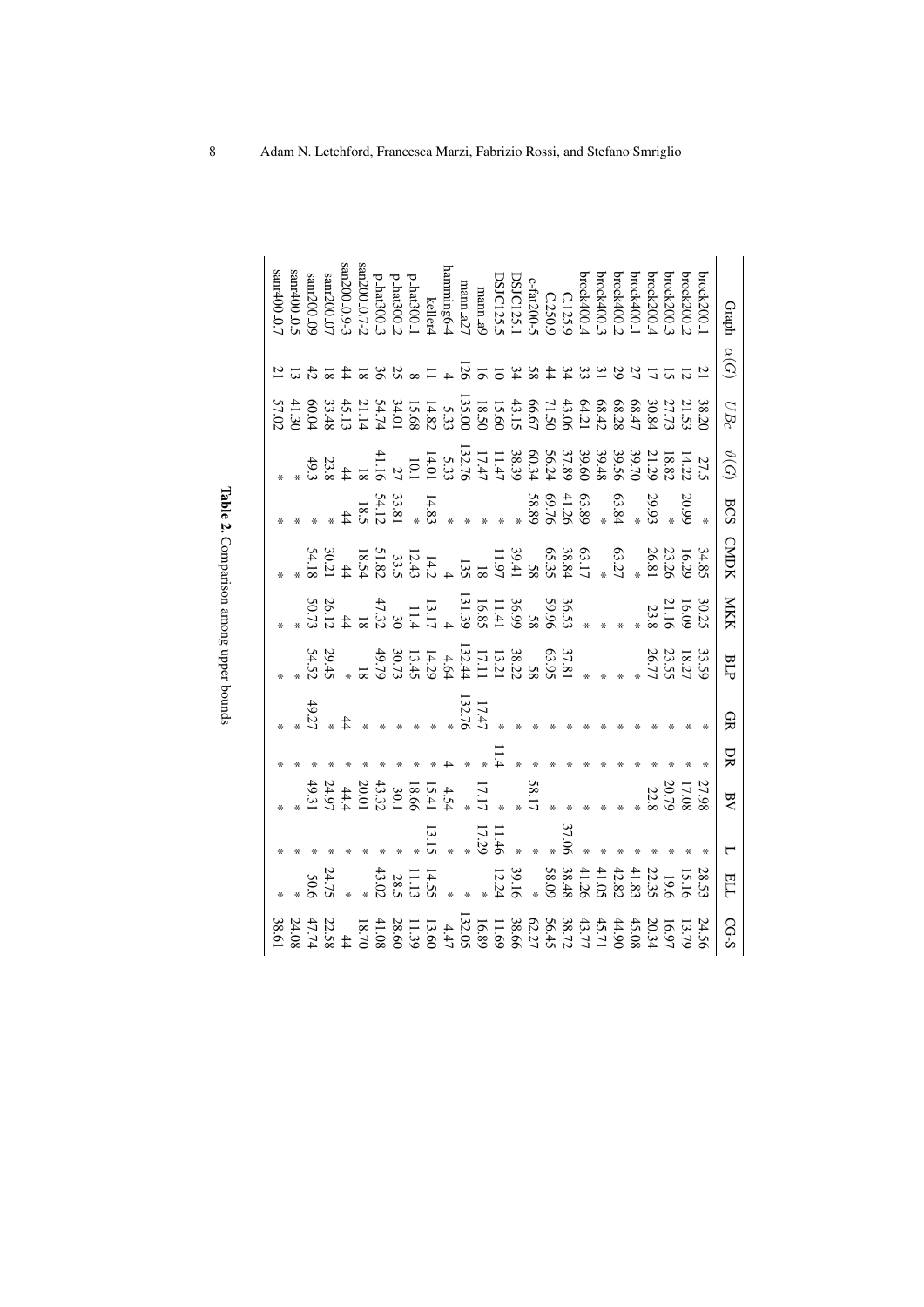|                               | Graph MKK BLP ELL    |        |           |         |                | CG-S MIP-CG MIP-RHS #cuts |              |         | #cuts average     | C        | $UB_{\mathcal{C}}$ |
|-------------------------------|----------------------|--------|-----------|---------|----------------|---------------------------|--------------|---------|-------------------|----------|--------------------|
|                               |                      |        |           |         | time           | time                      |              | tableau | frac.             |          | time               |
| brock200 <sub>-1</sub> 17,670 |                      | 373    | 9.88      | 87.95   | 2.61           | 82.71                     | 16           | 14      | 116.75 2127       |          | 1.10               |
| brock200 <sub>-2</sub> 26.501 |                      | 190    | 5.8       | 93.03   | 14.92          | 72.74                     | 12           | 1       |                   | 101 3902 | 0.65               |
| brock200 <sub>-3</sub> 22,386 |                      |        | 338 14.37 | 115.8   | $\overline{0}$ | 111.82                    | 16           | 16      | 97.81 2867        |          | 3.84               |
| brock200 <sub>-4</sub> 25,362 |                      |        | 196 20.12 | 92.88   | 7.11           | 83.03                     | 15           | 9       | 109.8 2567        |          | 2.21               |
| $brock400_1$                  | *                    | ∗      | 11.43     | 661.99  | 110.93         | 510.07                    | 18           | 1       | 269.28 5676 15.93 |          |                    |
| $brock400_2$                  | *                    | ∗      | 5.88      | 838.44  | 110.29         | 681.67                    | 21           | 1       | 268.24 5713 17.26 |          |                    |
| $brock400_3$                  | *                    | ∗      | 5.44      | 923.55  | 172.79         | 683.1                     | 26           | 1       | 278.69 5673 16.89 |          |                    |
| brock400 <sub>-4</sub>        | ∗                    | ∗      | 5.83      | 1091.41 | 143.9          | 896.7                     | 16           | 1       | 285.5 7325 12.74  |          |                    |
| C.125.9                       | 227                  | 391    | 0.6       | 9.48    | 4.28           | 5.1                       | 15           | 8       | 111.33            | 489      | 0.06               |
| C.250.9                       | 9,397 8,908          |        | 5.02      | 323.94  | 11.71          | 309.63                    | 20           | 9       | 201.85 1724       |          | 0.40               |
| $c$ -fat $200-5$              | 265                  | 45     | *         | 16.17   | $\overline{0}$ | 6.85                      | 16           | 16      | 191.12 7561       |          | 1.34               |
| <b>DSJC125.1</b>              | 274                  | 297    | 0.44      | 6.48    | 1.76           | 4.62                      | 14           | 11      | 106.93            | 464      | 0.06               |
| <b>DSJC125.5</b>              | 377                  | 27     | 2.27      | 19.55   | 3.55           | 15.21                     | 11           | 5       | 81.09 1522        |          | 0.17               |
| $mann_a9$                     | 0.41                 | 0.26   | $\ast$    | 3.95    | 0.14           | 3.83                      | 18           | 4       | 40.44             | 48       | 0.01               |
| $mann_a27$                    | 393                  | 120    | $\ast$    | 1.63    | $\theta$       | 1.55                      | 20           | 20      | 370.05            | 468      | 0.07               |
| hamming 6-4                   | $\overline{4}$       | 5      | $\ast$    | 48.5    | 43.89          | 4.53                      | 16           | 1       | 30.06             | 149      | 0.02               |
|                               | keller4 15,324 9,586 |        | 0.64      | 30.07   | 7.51           | 22.12                     | 13           | 1       | 86.85             | 868      | 0.54               |
| p_hat300_1                    | 4,910                | 767    | 4.23      | 66.26   | 5.61           | 59.54                     | 12           | 1       | 78.25 1124        |          | 1.78               |
| p_hat300_2 24,337 2,207       |                      |        | 3.35      | 95.92   | 13.76          | 80.69                     | 11           | 5       | 127.09 2016       |          | 1.03               |
| p_hat300_3 46,408 2,419 25.94 |                      |        |           | 255.36  | 18.68          | 228.91                    | 12           | 7       | 192.17 4074       |          | 9.41               |
| $san200_0.7-2$                | 300                  | 151    | ∗         | 47.93   | 20.2           | 26.36                     | 14           | 1       | 138.43 1537       |          | 1.16               |
| san200_0.9-3                  | 143                  | ∗      | $\ast$    | 0.24    | $\overline{0}$ | 0.23                      | $\mathbf{1}$ | 1       |                   | 152 1143 | 0.14               |
| $san200_0$                    | 9.971                | 762    | 6.02      | 64.95   | 5.29           | 57.46                     | 14           | 8       | 114.43 2280       |          | 1.64               |
| sanr200 <sub>-09</sub>        | 8,483                | 949    | 1.42      | 56.68   | 5.15           | 50.87                     | 15           | 8       | 156.6 1150        |          | 0.25               |
| sanr400_0.5                   | *                    | $\ast$ | $\ast$    | 1637.08 | 137.21         | 1454.1                    | 23           | 1       | 207.65 4886       |          | 9.80               |
| $sanr400_0.7$                 | *                    | $\ast$ | *         | 1551.21 | 285.11         | 1152.83                   | 25           | 1       | 267.84 8540 25.36 |          |                    |

Table 3. Computational times (sec.) and details

the tableau is selected. It is indeed the first cut: at the first iteration even the cuts from MIP-CG are very dense and are not worth generating.

The average time for a single cut separation is quite reasonable and, as one can expect, most of this time is spent in solving MIP-RHS. These facts suggest that strengthened CG cuts can be cost-effective when embedded in a branch-and-cut framework.

Looking at computing times, the proposed method is outperformed only by ELL [16], while it is competitive with the other LP-based methods. Even if a direct comparison cannot be done, methods GR, DR, BV, L, based on sophisticated SDP approaches tend to be slower.

Another important fact is that the size of the average fractional support is often around  $0.5|V| - 0.7|V|$ . In our experience this nice effect is rarely observable with other cutting planes which typically keep  $|J(x^*)| \simeq |V|$ . This of course impacts on the efficiency of the method, which turns out to practical for graphs with 400 vertices.

It is worthwhile to remark that these experiments were carried out with general-purpose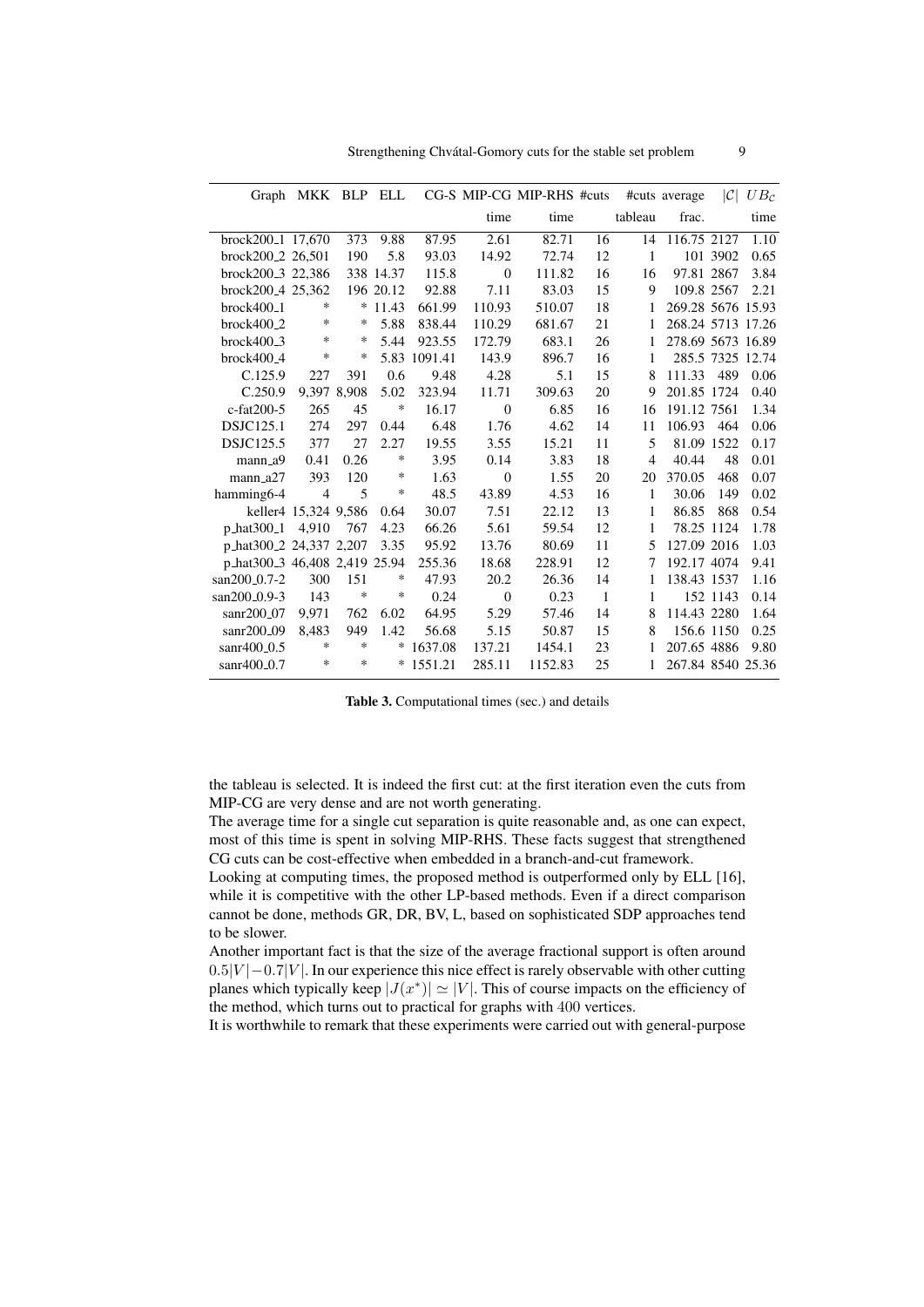10 Adam N. Letchford, Francesca Marzi, Fabrizio Rossi, and Stefano Smriglio

parameter settings, and that results on specific graphs may improve significantly with dedicated tuning.

The overall picture of this experience is that strengthened CG cuts can be quite effective even for a very structured combinatorial optimization problem such as the SSP. In fact, they seem to be competitive with inequalities that are derived from polyhedral studies. Notice also that the latter tend to be sparser than general CG cuts, a feature that usually guarantees a better numerical behaviour. Nevertheless, the above results, along with our previous experience with other general cutting planes, show that some denser cuts are required in order to achieve very strong bounds. This is a key issue for the development of IP algorithms for the SSP and deserve further investigation.

# 4 Conclusions

We showed that strengthening the right-hand-side of rank-1 CG cuts from a clique relaxation relative to the stable set polytope is extremely effective. In particular, the upper bounds obtained are competitive to those from sophisticated SDP approaches. This is so even though our implementation of the strengthening procedure is rather rudimentary and has significant room for improvement. In fact, one major research direction deals with speeding up the strengthening stage, either by using a combinatorial solver for the weighted SSP instances, or by using upper bounds on the weighted stability number that are faster to compute. Overall, our feeling is that the method can be improved so as to tackle larger graphs. A natural development will also be testing these cutting planes in a branch-and-cut framework. Finally, a theoretical study of strengthened rank-1 CG cuts would be interesting. It can be shown, for example, that the odd hole, odd antihole, web and antiweb inequalities, along with certain lifted versions of them, are cuts of this type.

# References

- 1. K. Andersen & Y. Pochet (2010) Coefficient strengthening: a tool for reformulating mixedinteger programs. *Math. Program.*, 122, 121–154.
- 2. R. Borndörfer (1998) Aspects of Set Packing, Partitioning and Covering. Doctoral Thesis, Technical University of Berlin.
- 3. E. Balas, S. Ceria, G. Cornuéjols & G. Pataki (1996) Polyhedral methods for the maximum clique problem. In D.S. Johnson & M.A. Trick (eds.), *Cliques, Coloring and Satisfiability*. DIMACS Series in Discrete Mathematics and Theoretical Computer Science, vol. 26, pp. 11– 28.
- 4. I.M. Bomze, F. Frommlet & M. Locatelli (2010) Copositivity cuts for improving SDP bounds on the clique number. *Math. Program.*, 124, 13–32.
- 5. S. Burer & D. Vandenbussche (2006) Solving lift-and-project relaxations of binary integer programs. *SIAM J. Optim.*, 16, 726–750.
- 6. DIMACS Repository ftp://dimacs.rutgers.edu/pub/challenge/graph/benchmarks/clique.
- 7. V. Chvátal (1973) Edmonds polytopes and a hierarchy of combinatorial problems. Discr. *Math.*, 4, 305–337.